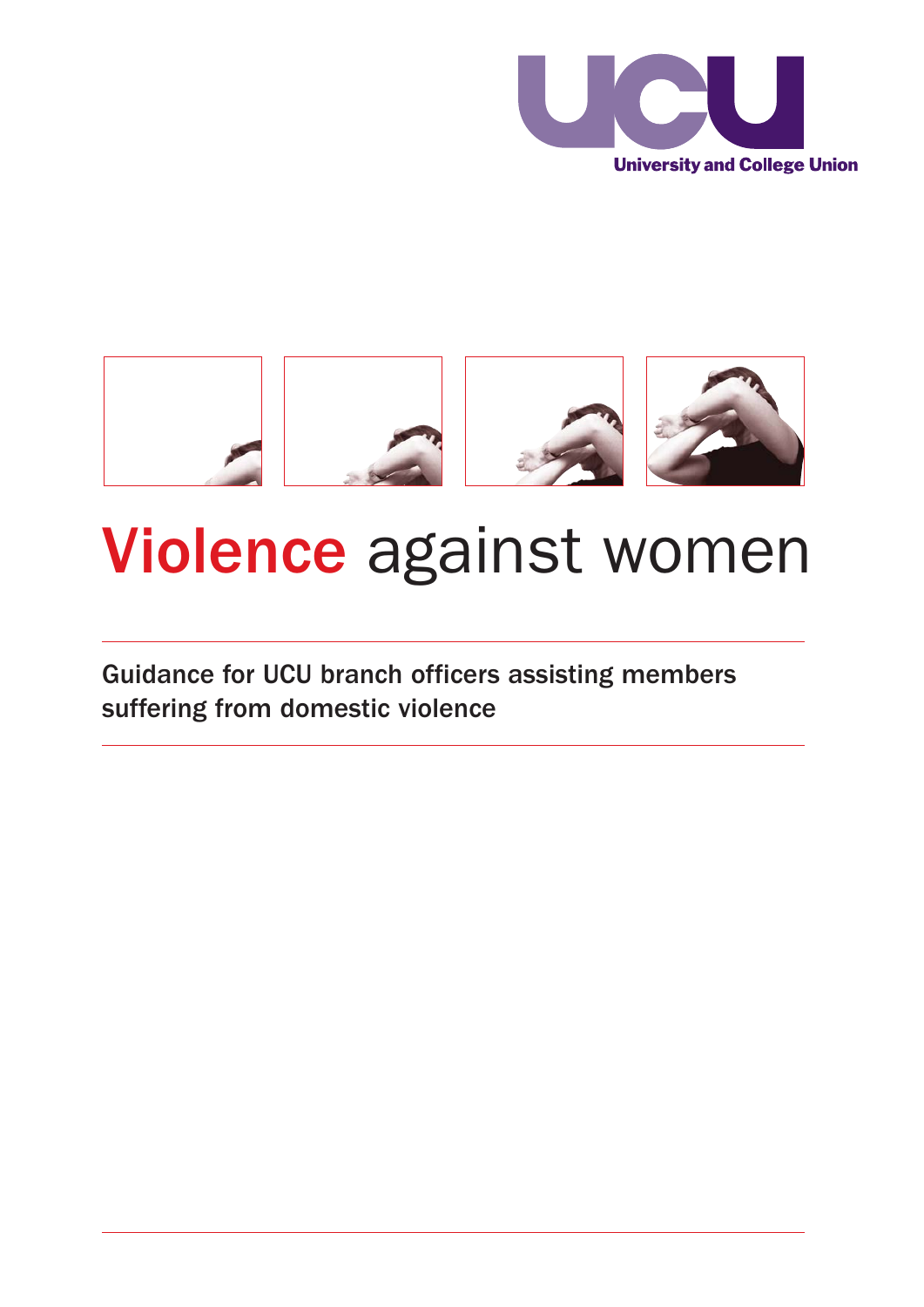

## **Introduction**

According to the UN, violence against women is: 'violence that is directed at a woman because she is a woman or that affects women disproportionately'.

In the UK it includes: domestic violence, rape and sexual violence, sexual harassment, female genital mutilation, forced marriage, crimes in the name of honour, trafficking and sexual exploitation. It also includes financial or psychological abuse 'that forms part of coercive and controlling behaviour'. It is mostly committed by men that women know or with whom they are in a close relationship.

One in four women in the UK will experience domestic violence in their lifetime. In any one year there are 13 million separate incidents of physical violence or threats of violence against women from partners or former partners. One incident is reported to the police every minute. 54 per cent of UK rapes are committed by a woman's current or former partner. On average two women a week are killed by a male partner.

Domestic violence can affect women of every class, race, religion, age, level of education or occupation. Thousands of women and children in this country each year are the victims. Those suffering domestic violence fear that any action to leave a violent partner may further endanger their lives, jeopardise their children or risk their job security. Leaving a violent partner usually results in financial hardship. Women's refuges report that 13 per cent of women who access their services have either left a job or studies. No one should have to suffer in silence or face difficulties at work without the support of the union.

A key campaign objective on domestic violence is to raise awareness so that women, who find themselves physically or mentally abused at home, can get help quickly.

This guidance has been produced to assist branch officers dealing with members suffering from domestic violence and to assist them in producing a workplace policy.

This guidance covers:

- $\bullet$  The definition of domestic violence
- $\bullet$  The causes of domestic violence
- **.** Effects on women of domestic violence at home and at work
- The role of UCU why domestic violence is a trade union issue
- **The Gender Equality Duty and violence against women**
- $\bullet$  Health and safety at work
- $\bullet$  Providing a workplace policy
- $\bullet$  How can UCU help a checklist for union representatives
- $\bullet$  Working with others to stop violence against women
- $\bullet$  Where to go for help
- **.** Sources of guidance and information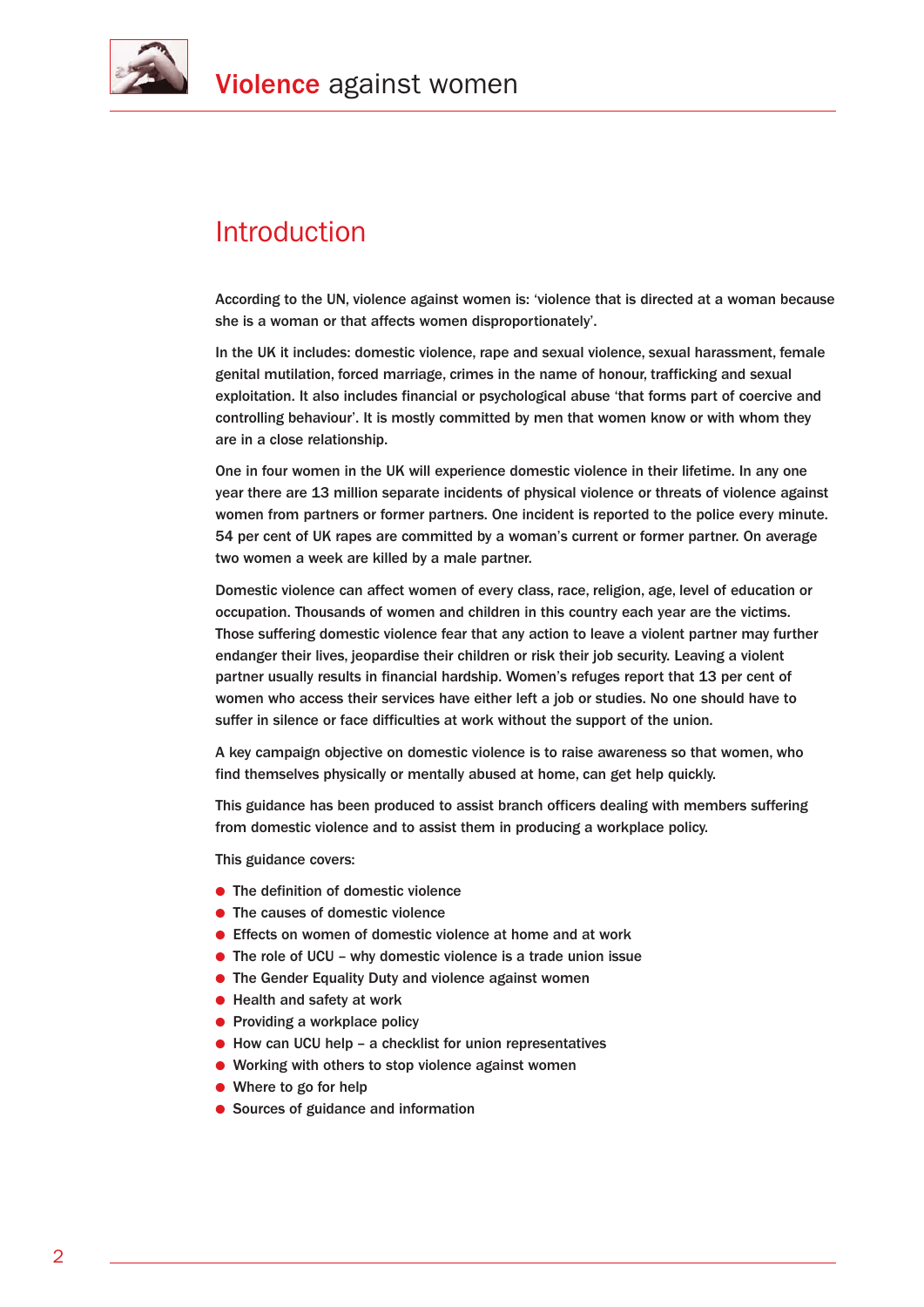

### What is domestic violence?

Domestic violence can take many forms. It can be defined as the physical, emotional, sexual or other abuse by someone with whom the person has or has had some form of intimate relationship, in order to maintain power and control over that person. The vast majority of cases of domestic violence are perpetrated by men against women but domestic violence can also occur in other situations, including in same sex relationships. Children are also often involved, either suffering or witnessing the violence or intervening to try to stop it.

#### What causes domestic violence?

Although a domestic situation can be affected by unemployment, poverty, alcohol abuse etc, there is no stereotypical abuser. Social class, level of income, level of education, occupation, ethnic or racial background make no difference.

Work can be a cause of antagonism between partners, as the abuser has no control over that environment. Obsessive sexual jealousy frequently forms part of domestic violence and suspicion about work relationships may escalate.

Women do not choose to be with violent men. Often the violence does not begin until a relationship has been well established and can be triggered by the first pregnancy or birth. Women living with and leaving violent men say they just want the violence to end and try everything they can to stop it.

### Effects on women of domestic violence at home and at work

The effect of domestic violence on women can include long-term psychological damage as well as serious injury or persistent ill health. Domestic violence can cause anxiety, depression, sleeplessness, low self esteem and lack of confidence, plus feelings of embarrassment, shame and guilt. Victims may be afraid and unable to confide in others or seek help and may hide the violence from family and friends, suffering in silence for many years. Signs of physical abuse will not always be evident. Some victims go to extreme lengths to cover up any signs and sexual abuse in particular may be hidden.

Women may find it very difficult to keep working while coping with violence at home. Poor timekeeping, frequent sickness or a perception that someone is 'not pulling her weight' may be symptoms of domestic violence, particularly when the victim is trying to conceal the situation. Some women may be forced to keep to a rigid timetable about their hours of work and will not be permitted to socialise with colleagues outside work.

Some women will be able to make the decision to leave or evict the abuser quickly. However, the process may be much longer for others, particularly where problems of finding new accommodation, new schools for children, and operating on a reduced income may seem insuperable. Finding safe, affordable alternative accommodation is a major problem.

Some groups of women face additional problems. Disabled women are particularly vulnerable to abuse and violence if their partner is their primary carer. They may fear institutionalisation if the support enabling them to maintain independence in their own home disappears. Lesbians experiencing domestic violence often receive little sympathy given society's prejudice against same sex relationships, and those with children fear possible custody hearings if they make a complaint.

Black women face a range of problems in addition to those already outlined, not least racism and stereotyping when seeking assistance. Some minority ethnic women may experience pressure from an extended family network not to leave an abusive partner to avoid bringing shame within the wider community. When black women prefer to go to refuges away from their home area for reasons of safety, but want to be situated in areas with a large black population in order to avoid racism in predominantly white areas and also to be near culturally specific features, this option is not always available.

### The role of UCU – why domestic violence against women is a trade union issue

The effects of domestic violence can affect job performance and job security. The health and safety of those suffering domestic violence can be at risk. Women are often forced to leave their home, perhaps making the workplace inaccessible, fearing the perpetrator will harass them at work. Members should be able to depend on the union for support, advice and assistance, especially if facing difficulties at work because of their home circumstances. Identifying this at an early stage can lead to appropriate help and information being offered and the damaging effects minimised. Early intervention can reduce work-related problems and if a workplace policy is in place the culture to address this 'taboo' subject may change, resulting in a more positive work environment for everyone.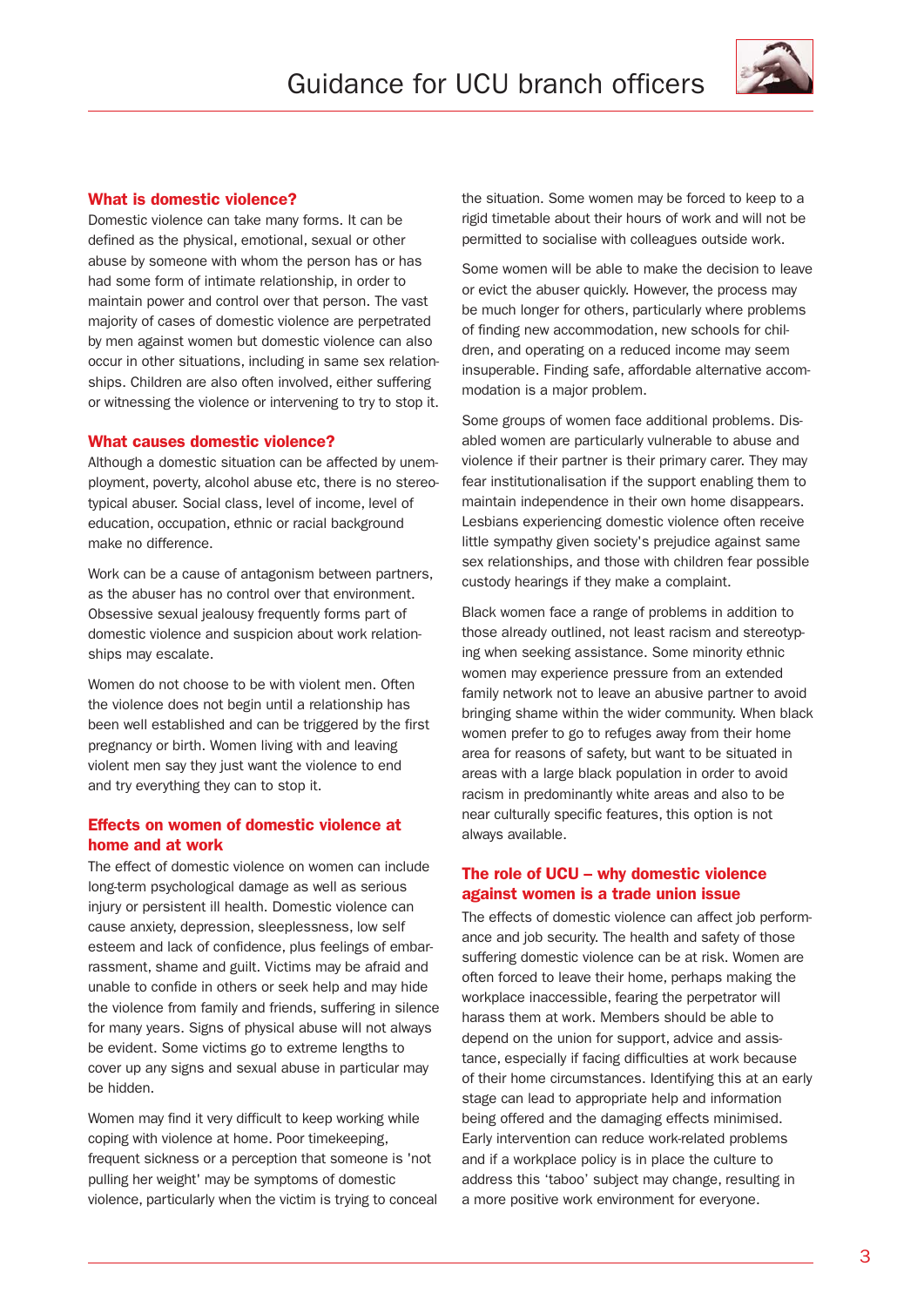

### The Gender Equality Duty and violence against women

Employers have obligations under the Gender Equality Duty (GED). The Gender Equality Duty is a law that came into effect in April 2007. It requires all public bodies, including colleges and universities in England, Wales and Scotland to promote equality of opportunity between women and men and to eliminate unlawful discrimination and harassment in all its functions. This is the general duty. As well as the 'general duty', colleges and universities have specific duties:

 $\bullet$  to prepare and publish a Gender Equality Scheme, showing how the college/university will meet its general and specific duties and setting out its gender equality objectives.

In preparing the scheme the college/university must:

- $\bullet$  consult employees, service users and others, including trade unions
- $\bullet$  consider how policies and practices affect gender equality in the workplace and in the delivery of its services
- **e** gather information on the effect of its policies and practices on men and women in employment, services and performance of its functions
- $\bullet$  use the information to review the implementation of the scheme objectives
- $\bullet$  assess the impact of its current and future policies and practices on gender equality
- **•** report on progress annually
- $\bullet$  review and revise the scheme at least every three years.

UCU branches can use the GED to ensure tackling the issue of violence against women is included within the gender equality scheme and to ensure impact assessment of relevant procedures such as sickness, dignity at work, takes relevant factors into account.

On the UCU website you can find an Equality Duties toolkit which includes information about how to carry out impact assessments. There is a model initial screening form and a pro-forma for impact assessments: www.ucu.org.uk/index.cfm?articleid=2131

Branches should check their college/university's current equality scheme and action plan to see whether it contains a policy on violence against women and impact assessments of relevant procedures in this regard. If not, now is the time to discuss this with your employer as we approach the April 2010 deadline for the first three-year review of gender equality schemes.

### Health and safety at work

In addition to their obligations under the GED, there are other legal implications for colleges and universities to take into account. Employers have a Duty of Care under the Health and Safety at Work Act (1974). That means they have a duty to look after an employee's welfare at work and to address issues which are affecting their health. Employers also have a duty to protect employees from violence at work. On the UCU website there is information and advice for members on health and safety in the workplace:

www.ucu.org.uk/index.cfm?articleid=3385

In the Health, safety and environment resource centre on the website you can also find downloadable information and materials on violence at work, bullying and harassment:

www.ucu.org.uk/index.cfm?articleid=3314

#### Providing a workplace policy

Having a workplace policy on domestic violence helps to ensure the health, safety and welfare of staff members and may ultimately reduce and prevent the extent of domestic abuse experienced. If staff are fully supported it improves the work environment for all employees as stress and absenteeism is minimised. A workplace policy is also a good investment for the employer, as it helps them to retain skilled and experienced staff.

First and foremost a workplace domestic violence policy should very clearly state that the college/university will not tolerate domestic violence or abuse and that it is committed to supporting staff who are subjected to it as well as committed to taking action against those who perpetrate such abuse.

A workplace policy should cover information about who is the first point of contact in the college/university for dealing with issues around domestic violence. There should also be a named person from the branch. It should be made clear what the role of the named person/s is, ie branch officers shouldn't be expected to act as counsellors, but as providers of information and who will act as the employee's representative to the employer. The policy should make clear that personal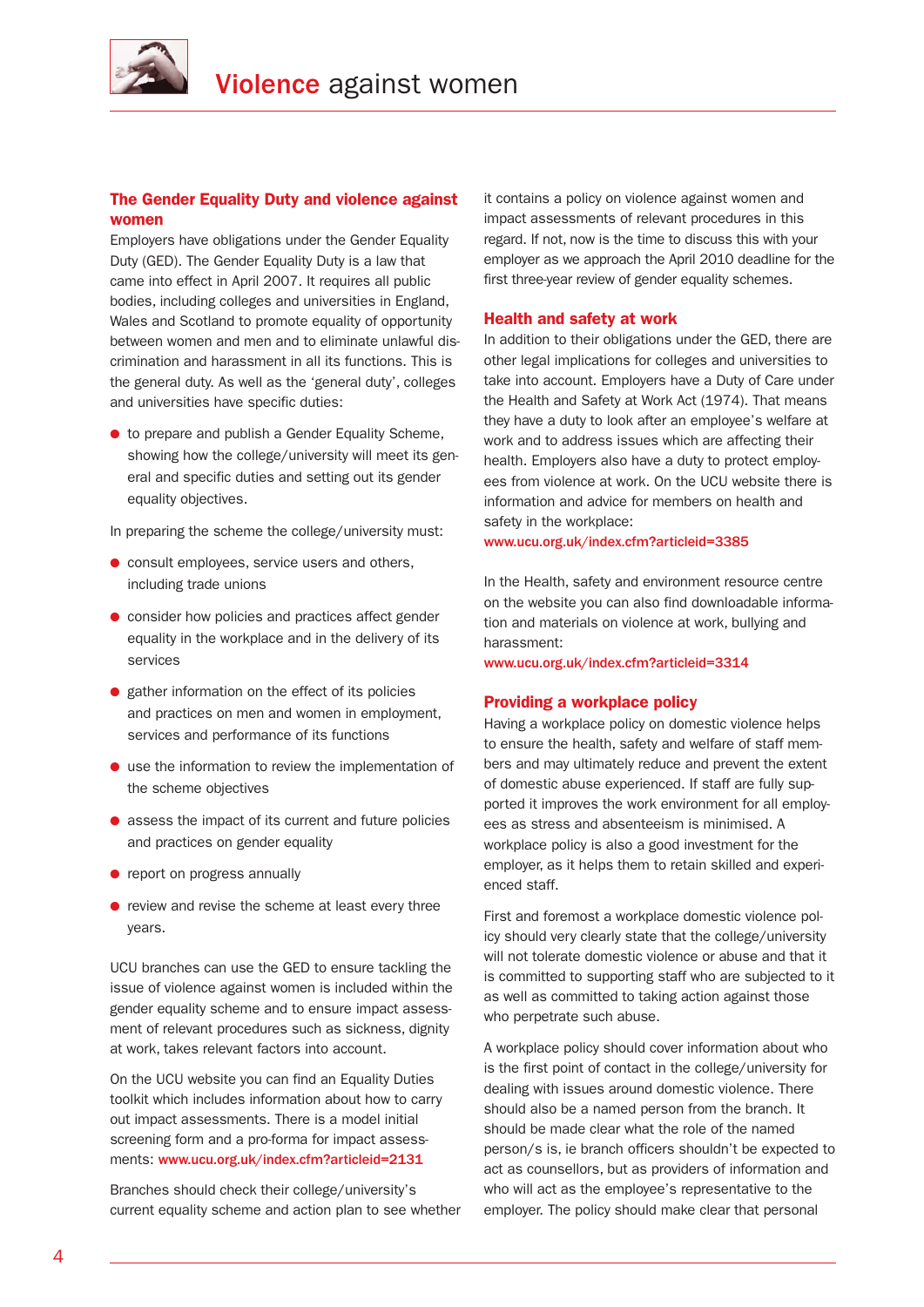

details are strictly confidential, not least so that the woman in question cannot be tracked by the perpetrator. It should set out what support the college/university is offering to anyone experiencing domestic abuse, eg special leave, paid time off for appointments, counselling (if available), changes to hours/duties, increased security, career breaks, relocation to a different office/site etc. It should say how a staff member can go about seeking this support.

Relevant health and safety measures should be outlined in the policy, for example, recording and reporting incidents of harassment or assault and staff not giving out their colleagues' details or work schedules.

It may also be necessary to review health and safety procedures following a disclosure of domestic abuse, such as a risk assessment being carried out for that member of staff leading to temporary or permanent changes to hours or duties.

All staff/members need to be made aware that the policy exists. It should be regularly monitored and reviewed and state who will do this.

For more advice about drafting and negotiating a workplace policy, please contact Charlotte Nielsen in the UCU Equality Unit: cnielsen@ucu.org.uk

### How can UCU help - checklist for union representatives

- **1** Raise awareness of the issue amongst branch members and publicise that the union can give practical support.
- 2 Be sympathetic and non-judgemental, have some understanding and awareness of the issue.
- **3** Try to ensure there is a woman on the branch committee who can give initial support to a member suffering domestic violence, since a woman in this situation may prefer to talk to another woman.
- 4 Remember confidentiality is paramount and do not disclose any information to a third party without the prior permission of the woman concerned.
- **5** Provide information on external support available. eg Women's Aid, since members may not wish to seek assistance from management. Find out the local contacts and make these available.
- 6 Recommend that physical violence is reported to the police – it may be or could become life-threatening.
- **7** Be able to deal with the situation if both partners work together – ensure that the harassment procedure is used promptly if abuse takes place at work.
- 8 Allow the member to make decisions about any future action at her own pace without pressure and provide support for as long as it is needed.
- **9** Negotiate a period of paid special leave if necessary to enable the woman the resolve the crisis, relocate and recover.
- **10** Negotiate a policy on domestic violence with management.

### The employer should:

- $\bullet$  raise awareness in the workplace about the consequences of domestic violence and publicise agreed policies
- **.** provide training, particularly for managers and personnel officers, so they can support staff suffering domestic violence
- **.** ensure staff reporting incidents of domestic violence are treated sympathetically, provided with support, and confidentiality maintained.
- **.** provide advice about organisations experienced in dealing with domestic violence – at no cost and within working hours
- **.** negotiate flexible working arrangements, to include working irregular hours if necessary and/or reasonable paid time off for counselling, to seek legal help, find alternative accommodation etc
- $\bullet$  arrange a period of paid special leave if necessary to allow the woman to deal with the crisis and recuperate
- **.** provide an advance on salary if necessary to assist with finding new accommodation
- seek redeployment, if requested, at no cost to the woman and ensure her new place of work is only revealed with her explicit permission
- **.** provide independent counselling at no cost and within working hours
- **.** ensure anyone suffering domestic violence is not penalised for coming in late, going absent at short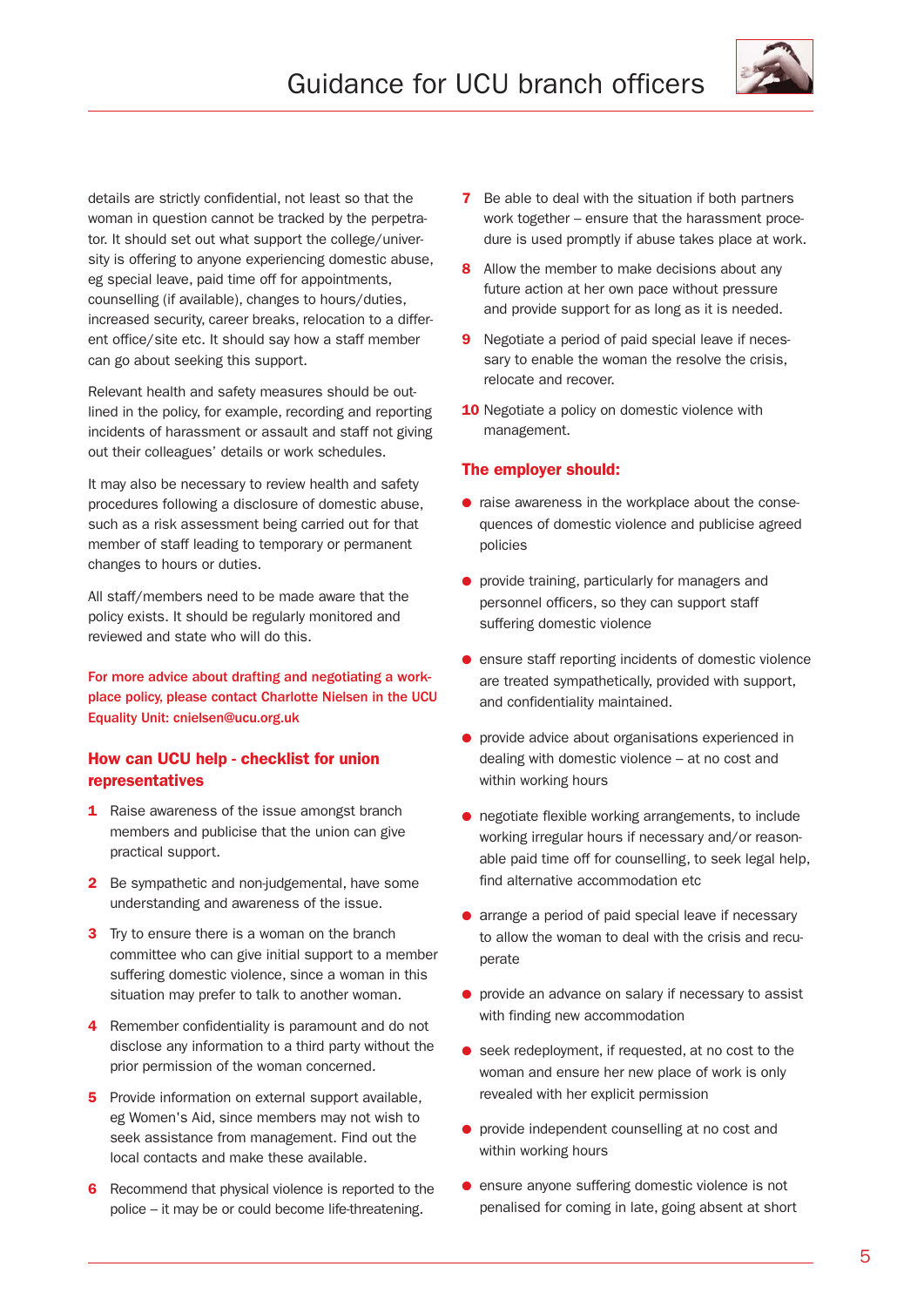

notice or taking sick leave. Disciplinary procedures or scrutiny of sick leave should not be used. These issues should be analysed as part of the equality impact assessment of these procedures.

- **.** reassure the employee about job security and ensure they are not penalised for under-performance in any appraisal or assessment
- $\bullet$  liaise with trade unions and student services to develop guidelines for teaching staff to deal with suspected domestic violence issues with students.

### Working with others to put a stop to violence against women

Violence against women is also a key issue for women students. UCU branches could consider campaigning jointly with other trade unions on this issue as well as with NUS as there will also be female students who are affected by domestic violence.

UCU is a supporter of End Violence Against Women which is a coalition representing seven million individuals and organisations across the UK who believe we can and must create a world free from the threat and reality of violence against women. UCU also affiliates to Object, a human rights organisation which challenges the sexual objectification of women in the media and popular culture.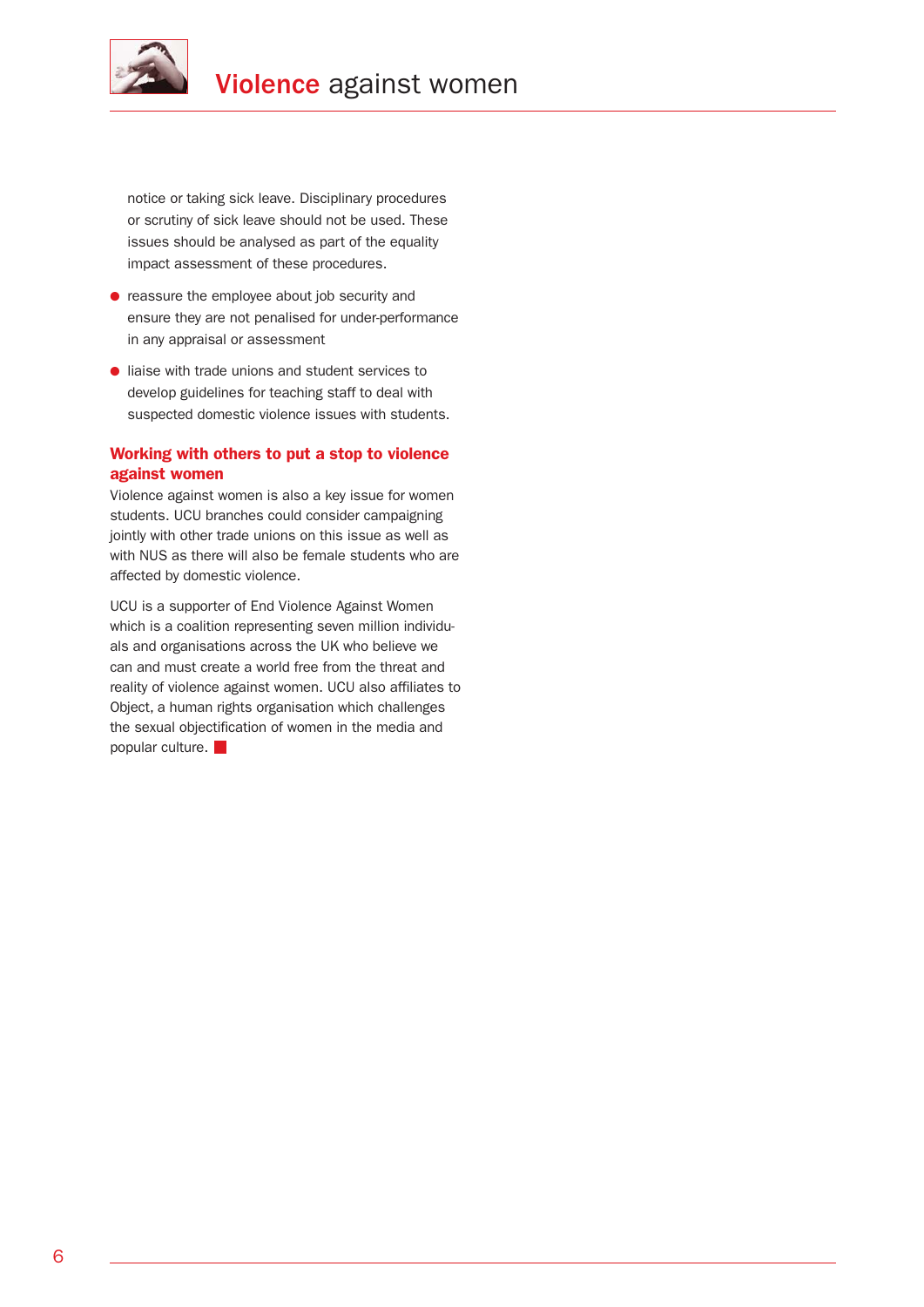# Guidance for UCU branch officers



### WHERE TO GO FOR HELP

It is essential to find out who the contacts are for your local area. If you contact the national oganisations listed below they will be able to assist.

### ENGLAND

Women's Aid 0808 2000 247 (run in partnership with Refuge) www.womensaid.org.uk

### Refuge

0808 2000 247 (run in partnership with Women's Aid) www.refuge.org.uk

Southall Black Sisters 020 8571 0800/9595 www.southallblacksisters.org.uk

Jewish Women's Aid 0800 591 203 www.jwa.org.uk

### **SCOTLAND**

Scottish Women's Aid 0800 027 1234 www.scottishwomensaid.org.uk

Shakti Women's Aid 0131 475 2399 www.shaktiedinburgh.co.uk

### NORTHERN IRELAND

Northern Ireland Women's Aid Federation 0800 917 1414 www.niwaf.org/

### WALES

Welsh Women's Aid 0808 8010 800 www.welshwomensaid.org/index.html

Black and Asian Women Stepping Out (BAWSO) 0800 731 8147 www.bawso.org.uk

### FURTHER GUIDANCE & INFORMATION

### UCU

Charlotte Nielsen UCU Equality Support Official cnielsen@ucu.org.uk

### **TUC**

www.tuc.org.uk/equality/index.cfm?mins=385&minors=383

### End Violence Against Women (EVAW)

www.endviolenceagainstwomen.org.uk